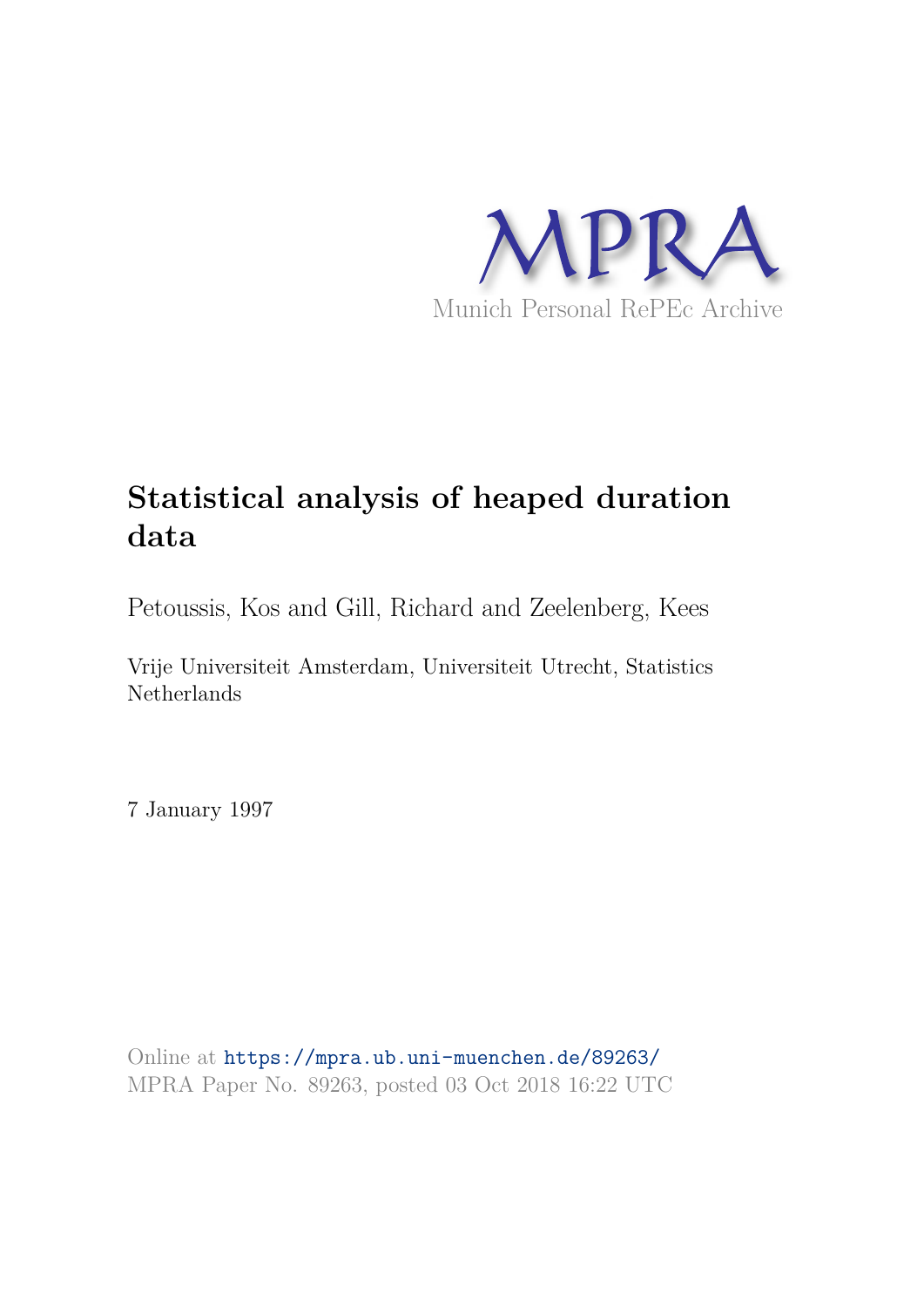

# Statistics Netherlands

Division Research and Development Department of Statistical Methods P.O. Box 4000 2270 JM Voorburg The Netherlands

# Statistical Analysis of Heaped Duration Data

K. Petoussis<sup>∗</sup> R.D. Gill† C. Zeelenberg‡

<sup>∗</sup>Department of Psychology, Vrije Universiteit Amsterdam, de Boelelaan 1081c, 1081 HV Amsterdam, The Netherlands, e-mail: Kos Petoussis@psy.vu.nl

†Mathematical Institute, University of Utrecht, P.O. Box 80,010, 3508 TA Utrecht, The Netherlands, e-mail: gill@math.ruu.nl

‡Department of Statistical Methods, Statistics Netherlands, P.O. Box 4000, 2270 JM Voorburg, The Netherlands, e-mail: kzlg@cbs.nl

The views expressed in this paper are those of the authors and do not necessarily reflect the policies of Statistics Netherlands.

Projectnumber: RSM-8901-2

BPAnumber: 10445-95-RSM-1 Date: 7 January, 1997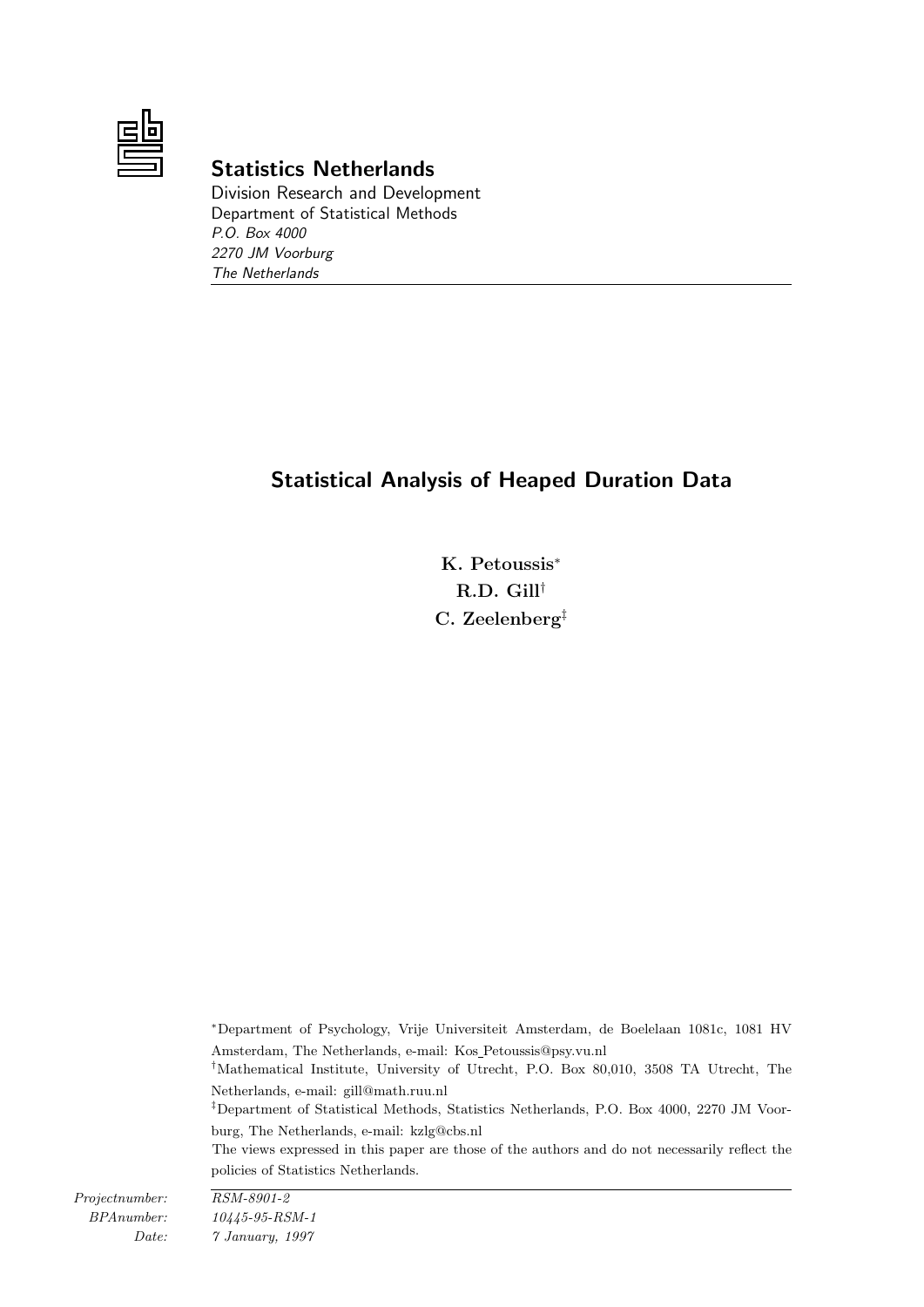This paper shows how heaping of duration data, e.g. caused by rounding due to memory effects, can be analyzed. If the data are heaped Cox's partial likelihood approach, which is often used in survival analysis, is no longer appropriate. We show how this problem can be overcome by considering the problem as a missing data problem. A variant of Cox's Proportional Hazard Model is constructed that takes heaping into account, and is estimated by maximum likelihood using the EM algorithm. with many nuisance parameters, simultaneously for all parameters. Ingredients of our method are application of the EM algorithm, Cox regression and nonparametric maximum likelihood calculation with 'predicted' data in each M step. An example from practice, where jackknife is used to estimate the variances, illustrates the power of the new methodology.

Keywords: heaping, duration data, survival analysis, PHM, profile likelihood, EM.

# 1. Introduction

Heaping occurs in many kinds of retrospectively obtained duration data. For example, heaping may occur in unemployment data obtained by periodic labour force surveys (LFS), see [13] for a discussion on the Italian LFS. Anthropometric data on children's age from Tanzania suffer from another kind of heaping, see [8]. Heaping is important in statistical analysis, for it may affect results if data are wrongly assumed to be measured without errors.

The following example serves to illustrate how heaping may arise in practice. The relation between unemployment duration and covariates is studied in [6] using standard Cox regression on data from the Netherlands Socio-economic panel (SEP) survey. Unemployment spells are derived from this SEP and linked to the covariates of the participating respondents. However, a peculiarity appears in the frequency table of these unemployment spells. A suspicious 'peaking' appears at multiples of six months. For a typical plot, see Figure 1, taken from Gorter and Hoogteijling (1990a).



We suspect there has been some rounding of these data. The reported data seem 'heaped' on some months.

The SEP has been conducted from April 1984 onwards by Statistics Netherlands (CBS), resulting in a longitudinal cross-section of a representative sample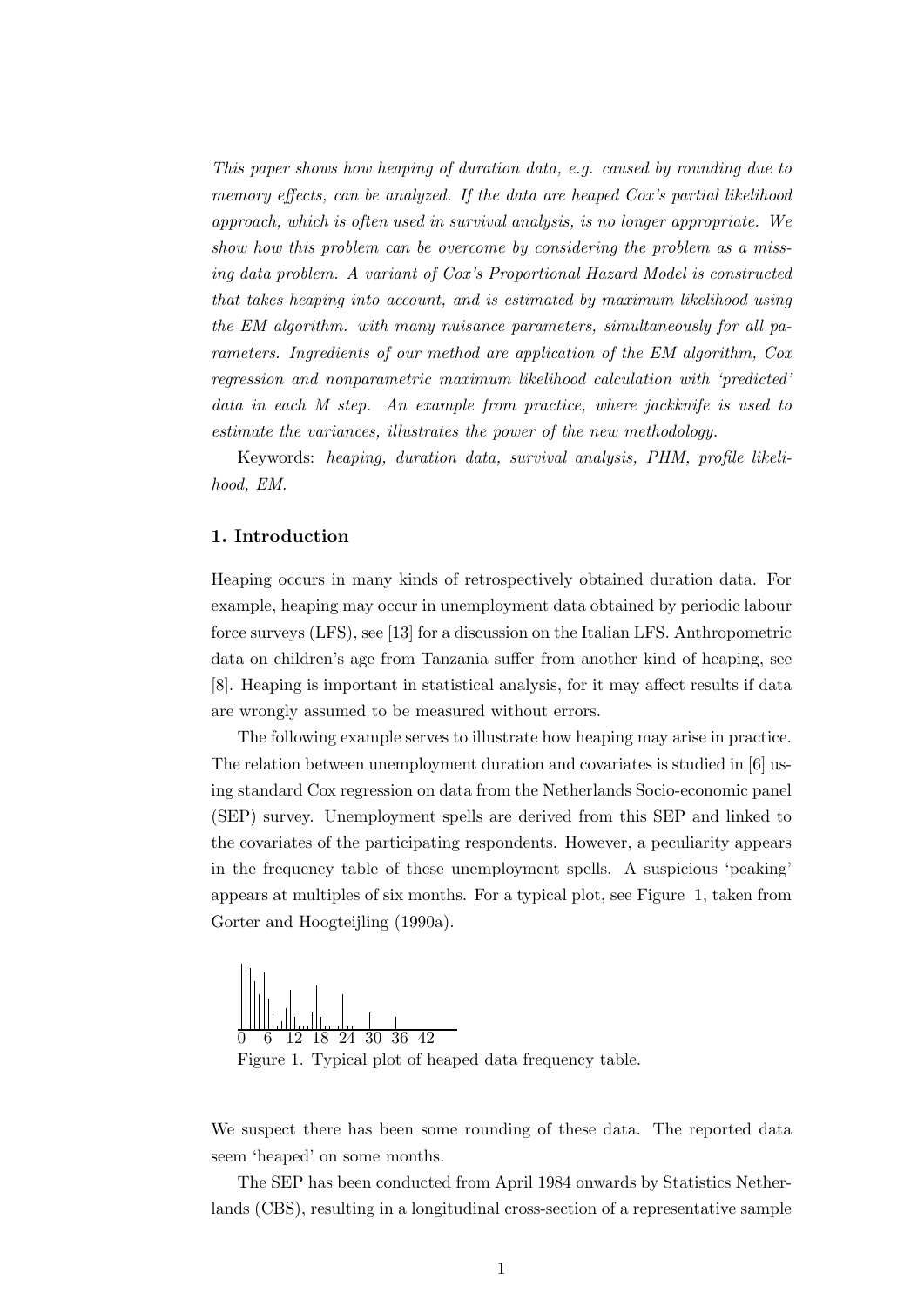of the Dutch population, among 5000 households, see [1]. The respondents were followed in time, and every six months, in April and October, they were asked, among other questions, whether they had found a job or not, and if so when. Keeping — for practical reasons — only those unemployment spells that started between April 1984 and October 1987 leads to a data set of 784 unemployment spell records. The first month is April 1984 and the last month is October 1987. Each spell is linked with a data record of 43 fields: a reported beginning date, a reported ending dates (in months), a censoring indicator (indicating whether the spell has been observed to end) and a list of covariates. In the SEP case (the problem at hand), reported durations are derived from ending and beginning month data. This suggests that heaping is here caused by rounding of beginning or ending dates of unemployment spells.

A frequency table of beginning dates indeed reveals a spiking on multiples of six months in the problem at hand; uncensored and right censored ending date frequency tables show similar features. The ending date frequency table shows a huge spike at the last month, but this is mainly due to the right censored ongoing spells. This suggests that modelling beginning and ending heaping is a more natural approach than modelling the heaping of durations directly. The idea is that some reported dates are true; others are rounded to the next or previous April or October. Such months (to which dates may be rounded) are called 'heaping months'. This concept of 'heaping months' is the basis of our heaping model. The methodology in the next section is therefore based on this approach. Note that even seemingly accurate durations, e.g. of eleven months, may occur from this rounding.

Different proposals have been put forward on how to cope with this phenomenon.

# 2. Heaping Model

In this section we introduce our heaping model in an informal way. For any duration there is a true beginning point, a true ending point, and also a reported beginning point, and a reported ending point.

A reported date coincides with a true date with some probability. However, it is also possible that the reported date is rounded forward or backward (with some restriction), i.e. a date is reported on a heaping month. The restriction we use in this paper is that any reported date may only be rounded to the nearest heaping month before the true date, or to the nearest heaping month after the true date. If such a date is rounded, then it is said to be 'heaped'.

If a true date is on a heaping month then its corresponding reported date is equal to this true date, i.e. it is not rounded.

The heaping months are fixed and known. For the problem at hand this seems reasonable, since they can be derived from the survey months: for the be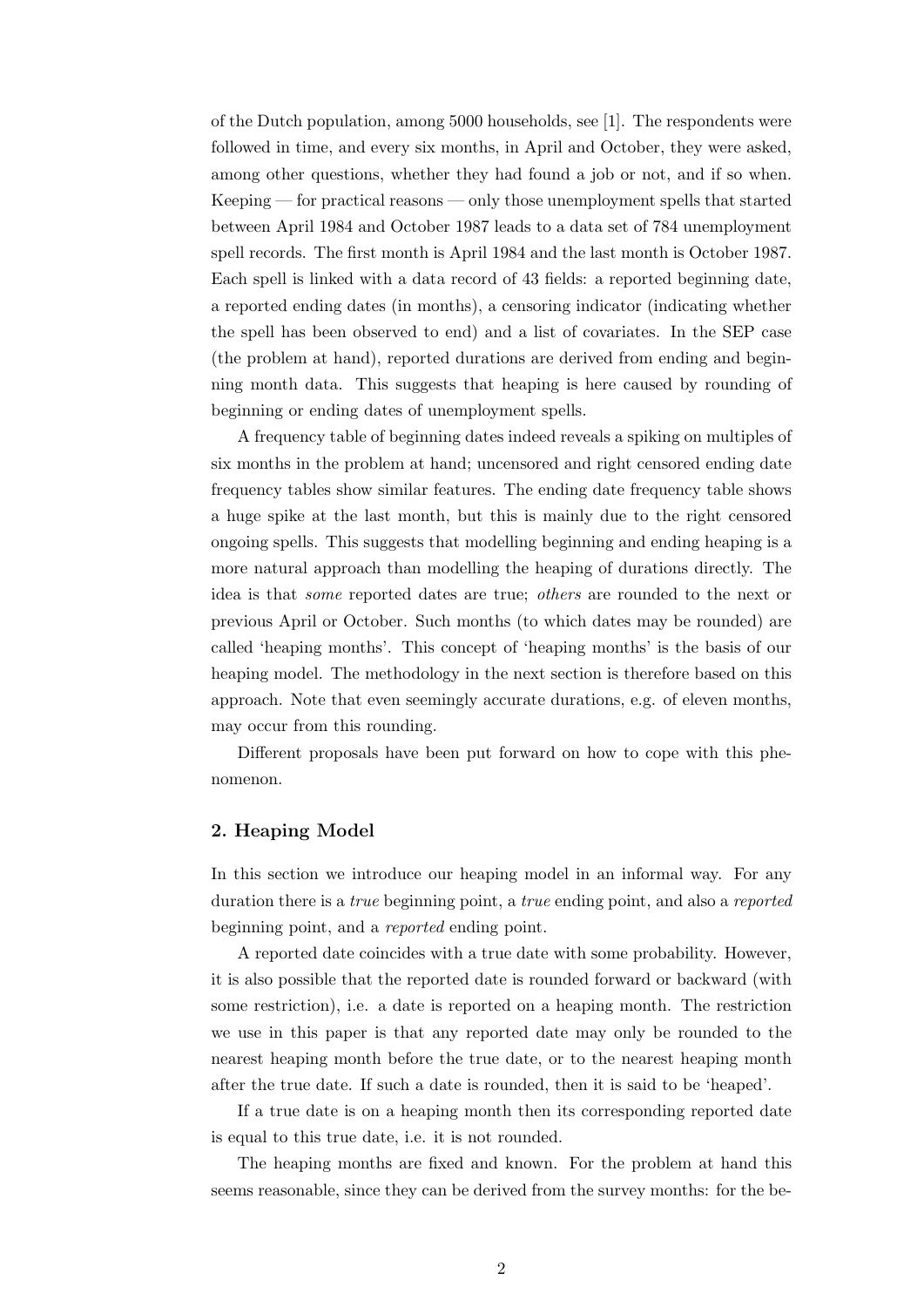ginning months the set of heaping months consists of Aprils and Octobers, from October 1984 up to and including October 1986. Similarly, the set of heaping months for the uncensored ending dates consists of Marches and Septembers, from September 1985 up to and including March 1987.

# 3. Strategy

This section outlines the techniques needed for the construction of our heaping model. Heaping is a complex phenomenon in general. Formal definitions of heaped data are not needed here, but for a definition, see [7]. Heaping is interpreted in this paper as a kind of data coarsening, i.e. as a grouping of different kinds of data, so we consider this statistical problem as a coarse data problem.

Censoring is also a complex phenomenon in general, see for example [10]. Since the emphasis of this paper is on illustrating how to model heaping, we assume a simple censoring mechanism, see section 4.

Observe the following.

• If all variables in the model had been observed (i.e. true as well as reported durations), then (standard) maximum likelihood techniques would yield maximum likelihood estimates (MLE), along with variances, of the parameters of interest as well as of the heaping effect. However, this socalled 'full data' likelihood contains unknown, unobserved variables and therefore it cannot be calculated.

The Expectation-Maximization (EM) algorithm provides a useful alternative for the computationally heavier method of integrating out all the unknowns. By EM the MLE is found without having ever to write down the 'actual' data full likelihood, under some regularity assumptions, see [4] for more on this topic. Therefore we will use EM to find this MLE.

• However, EM does not directly yield the variances of this MLE, because missing data increase the variances. see [12] and [11] for more on this topic.

Jackknifing is a way to estimate the variances, see for example [14], and saves time with respect to bootstrapping, while standard large sample properties hold, t-values can be calculated etc. Therefore we will use jackknife for estimating the variances of the parameters.

• Standard survival analysis assumes no heaping and instead of the full data likelihood often the more simple Cox Partial Likelihood (PL) is used for inference on the parameter of interest. However, the problem with heaping is that it destroys the very special PL structure. The conditions that allow the use of PL techniques are not satisfied, see [3] for more on this topic.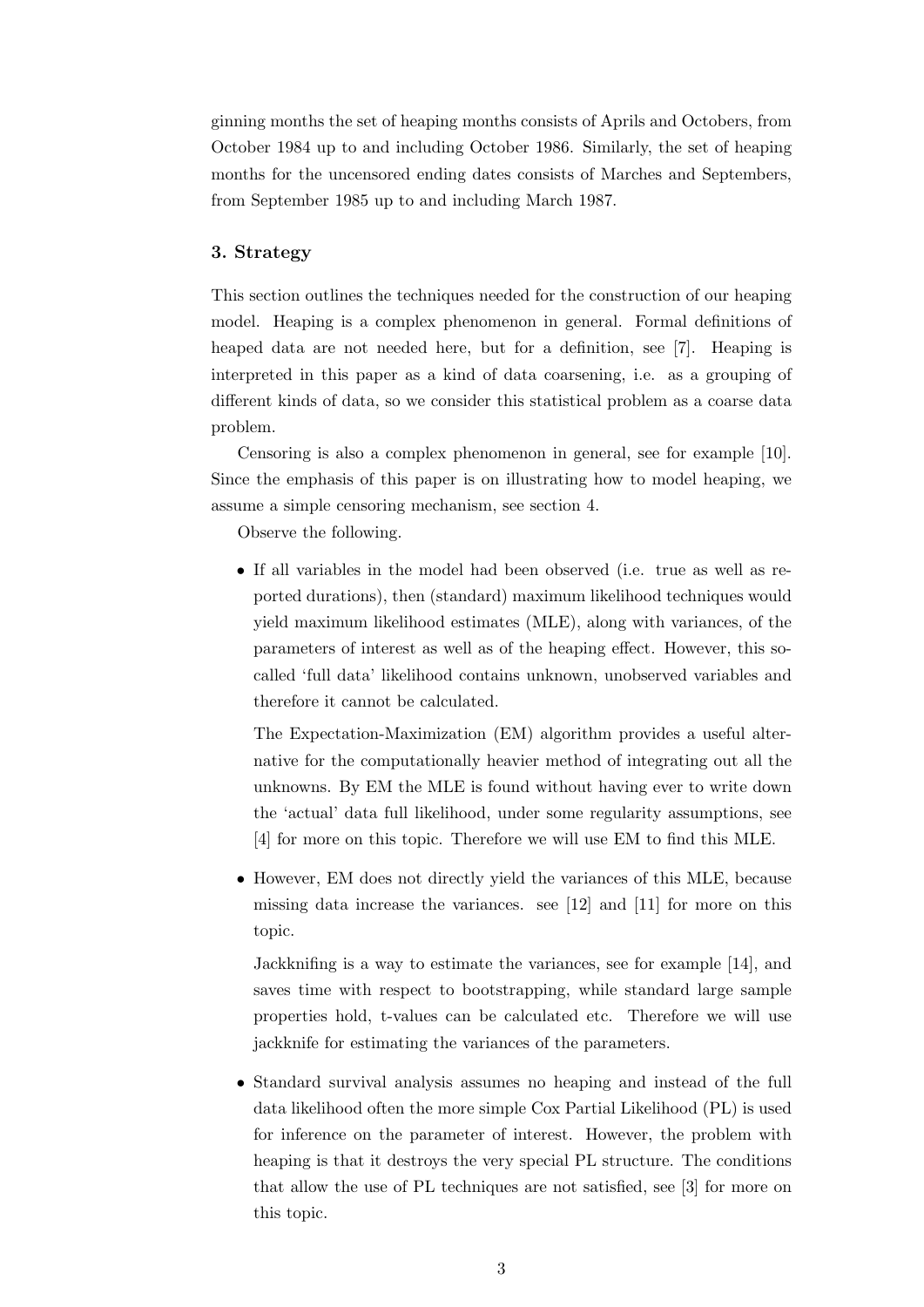Now a significant contribution of Johansen [9] is that the ideas of PL are not at all necessary for estimating the parameter of interest. Johansen shows in his paper that the Cox maximum PL estimator of the regression parameters is equal to the MLE, and that the Breslow estimator of the baseline hazard is identically equal to the maximum likelihood estimator; see also subsection 4.5. Although using the full likelihood may at first glance look more complicated than using PL, in fact, we show that its implementation is not so difficult, see section 4.5. Therefore we will use profile likelihood for inference on the parameter of interest.

## 4. Implementation

#### 4.1. Assumptions

The following assumptions on Cox regression are in order to compare the results of our heaping model with those of a standard Cox regression model without heaping, i.e. where the reported durations are considered true, see [6].

- All reported variables and covariates are observed correctly.
- Covariates are constant in time; for the problem at hand this implies that unemployment benefit and change of region do not affect people's attitudes and efforts.
- The true durations are independently distributed; for the problem at hand, this assumption seems reasonable. For each respondent only the first three unemployment spells during the survey period were included in the data set (most respondents lost their job at most once during the survey period).
- Cox's Proportional Hazards Model (PHM) describes the relation between true duration and covariates, see for example [10] for more on this topic.
- The baseline hazard is piecewise constant in each month; since the data we observe are all given in units of months this is not so much of a restriction on our model.

We use the following assumptions for our heaping model.

- The sets of heaping months are known in advance and independent of the data; for the problem at hand this seems quite reasonable, considering the survey structure, since the dates of the survey are exogeneously determined.
- Heaping only depends on the true point, whether it is on the according set of heaping months or not; this seems reasonable, if precisely reported variables are considered reliable.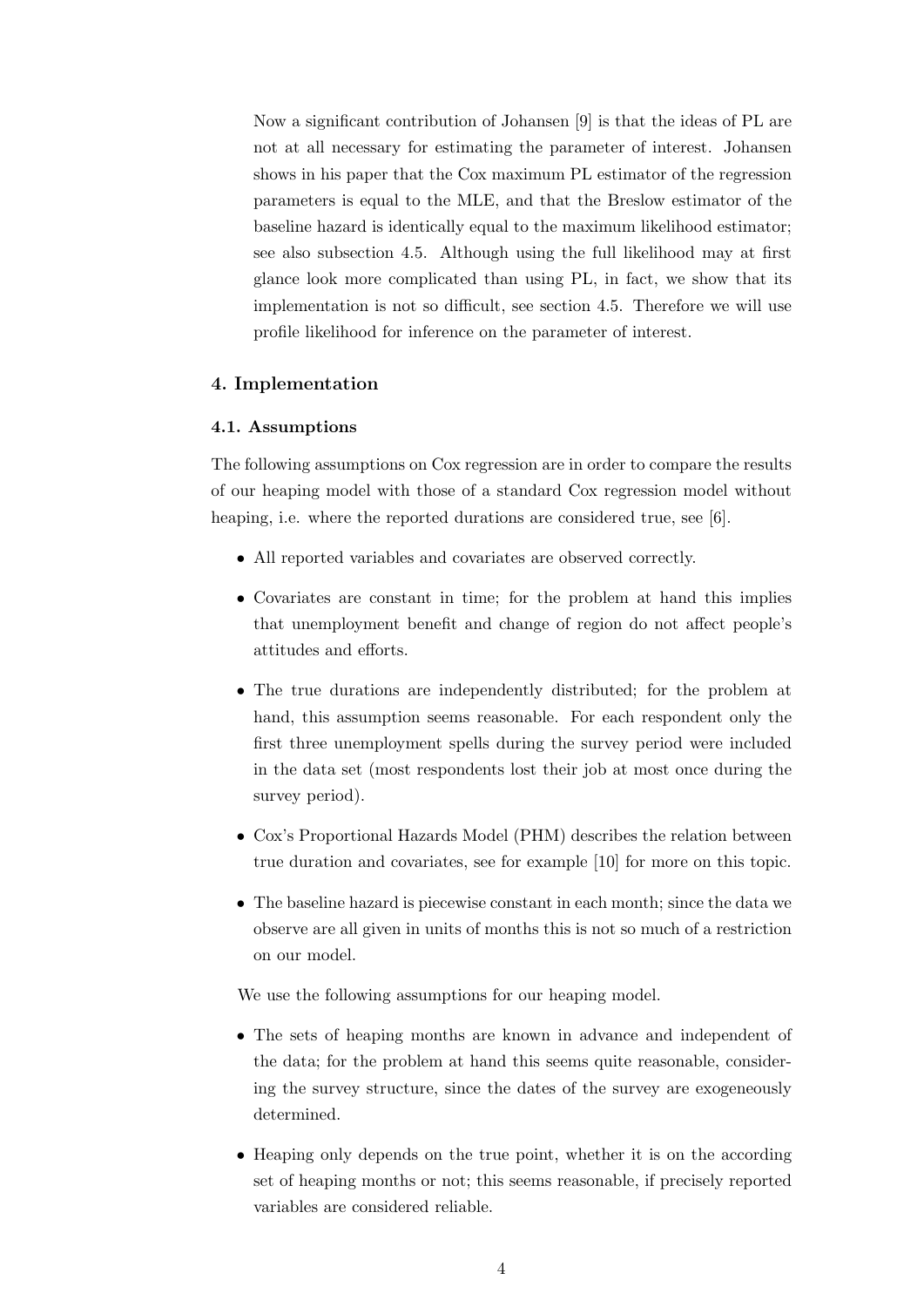- In case a true point is on the corresponding set of heaping months, it depends on the structure of the survey what decision rule to use. In case a true point is not on the according set of heaping months, its heaping is described by fixed, unknown probabilities.
- Censored ending dates are not heaped; for the problem at hand this assumption seems reasonable from the survey structure.
- Censoring does not depend on the parameters of interest, so it plays no role in the full data likelihood; for the problem at hand, however, various causes of censoring are present, e.g. end of survey, panel attrition or selectivity of nonresponse, so this assumption seems quite strong.
- The distribution of beginning dates is uniform; for the problem at hand this implies that the effects of season are neglected and therefore this assumption seems quite strong.

#### 4.2. Notations

Let V denote the set of calendar months of the total survey period. Let  $H_b$ denote (for the beginning dates) the set of heaping months. For any  $s \in V$  we denote the last heaping month before s by  $t^{b-}(s) \equiv \max\{h \in H_b : h < s\}$ , we denote the first heaping month after s by  $t^{b+}(s) \equiv \min\{h \in H_b : h > s\}$  and we denote also  $t^{b=}(s) \equiv \{s\}$ . Denote by  $H_e$  (for the uncensored ending dates) the set of heaping months. For any  $u \in V$ ,  $t^{e-}(u)$ ,  $t^{e+}(u)$  and  $t^{e-}(u)$  are defined similarly.

For each of the n spells we define the following variables regarding beginning and ending of the spell:  $s_i \equiv$  true beginning date,  $s_{i,r} \equiv$  reported beginning date,  $u_i \equiv$  true ending date (if observed),  $u_{i,r} \equiv$  reported ending date,  $c_i \equiv$  last observed ending date (if i is right censored),  $\delta_i \equiv$  censoring indicator (with value 1 if i's ending date is observed), and  $x_i \equiv (s_i, s_{i,r}, u_i, u_{i,r}, c_i, \delta_i), i = 1, \ldots, n$ . For any true duration  $\tau_i$  we have  $\tau_i = u_i - s_i + 1$  if the ending date is observed, and  $\tau_i \geq c_i - s_i + 1$  if the observation is right censored. Denote the covariate vector of item *i* by  $z_i$ . Let  $\phi$  denote the vector of parameters.

Beginning heaping is described by its distribution given the true beginning dates:

$$
\pi_b(\cdot \mid s_i) \equiv P(S_{i,r} = \cdot \mid S_i = s_i, z_i; \phi),
$$

where an upper case letter denotes the random variable, and a lower case letter the corresponding realization (data). Similarly, uncensored ending date heaping is described by

$$
\pi_e(\cdot \mid u_i) \equiv P(U_{i,r} = \cdot \mid s_i, \tau_i = \cdot - s_i + 1, z_i, \delta_i = 1; \phi).
$$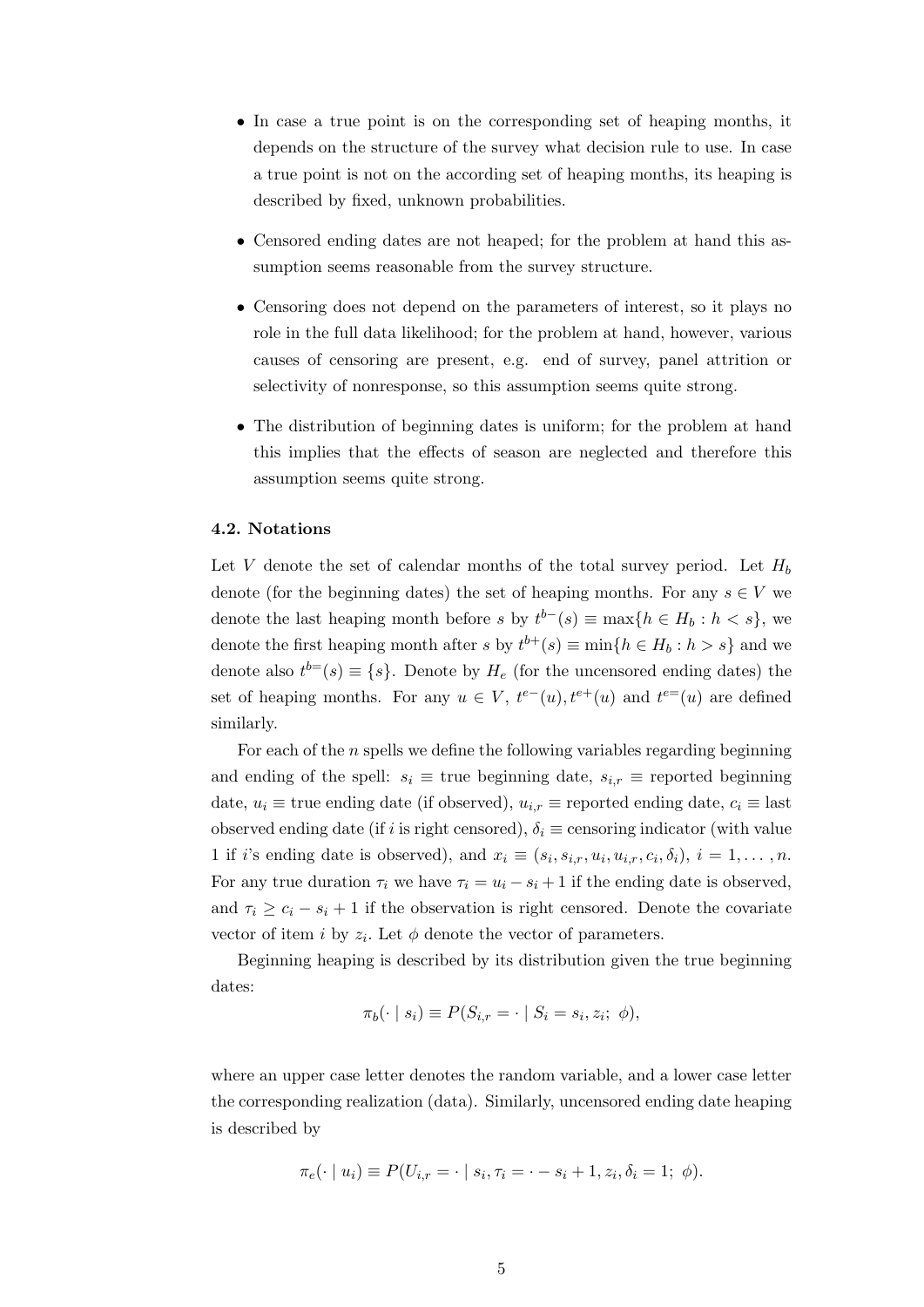Denote the censoring mechanism by

$$
\pi_c(\cdot) \equiv P(U_{i,r} \geq \cdot \mid z_i, \delta_i = 0).
$$

Denote the distribution of right censored and uncensored true durations by

$$
\pi_d^{\geq}(\cdot) \equiv P(\tau \geq \cdot \mid z_i, \delta_i = 0; \phi)
$$

and

$$
\pi_d(\cdot) \equiv P(\tau = \cdot \mid z_i, \delta_i = 1; \phi),
$$

respectively.

Finally, denote beginning date distribution by

$$
\pi_s(\cdot) \equiv P(S_i = \cdot \mid z_i).
$$

#### 4.3. Stochastic Specification

- Heaping of beginning dates is specified as follows (cf. section 2).
	- 1.  $s \in H_b$ : s is correctly reported:  $S_{i,r} = s$ .
	- 2.  $s \notin H_b$ : s between two beginning heaping months may be rounded backward, forward or not at all:  $S_{i,r} = t^{b-}$ ,  $S_{i,r} = t^{b+}$  or  $S_{i,r} = t^{b=}$ :

$$
\pi_b(\cdot \mid s) = p_b^{1\{t^{b-}(s) = \cdot\}} \times q_b^{1\{t^{b+}(s) = \cdot\}} \times r_b^{1\{t^{b=}(s) = \cdot\}},\tag{1}
$$

where  $p_b, q_b, r_b$  denote the probabilities for beginning heaping backward, forward or not at all, respectively, with the constraint  $p_b + q_b + r_b = 1$ , and where  $1\{E\}$  is the indicator function of the event E.

- Heaping of uncensored ending dates is specified similarly, with corresponding parameters  $p_e, q_e, r_e$ , where  $p_e + q_e + r_e = 1$ .
- The uniform distribution of beginning dates implies  $\pi_s(\cdot) = 1/n_V$ , where  $n_V$  is the number of months.
- Independent censoring reduces  $\pi_c(\cdot)$  to a constant in the full data likelihood.
- Cox's PHM describes the relation between true durations and covariates. Using nonparametric baseline hazard notation,  $\lambda_0(\cdot) = \sum_{t \geq 0} \lambda_{0t} 1\{t = \cdot\},\$ this relation can be written out explicitly as

$$
\pi_d^{\geq}(\cdot) = \exp(-\exp(\beta'z_i)\sum_{t>}\lambda_{0t});
$$

an expression for  $\pi_d(\cdot)$  can be derived similarly.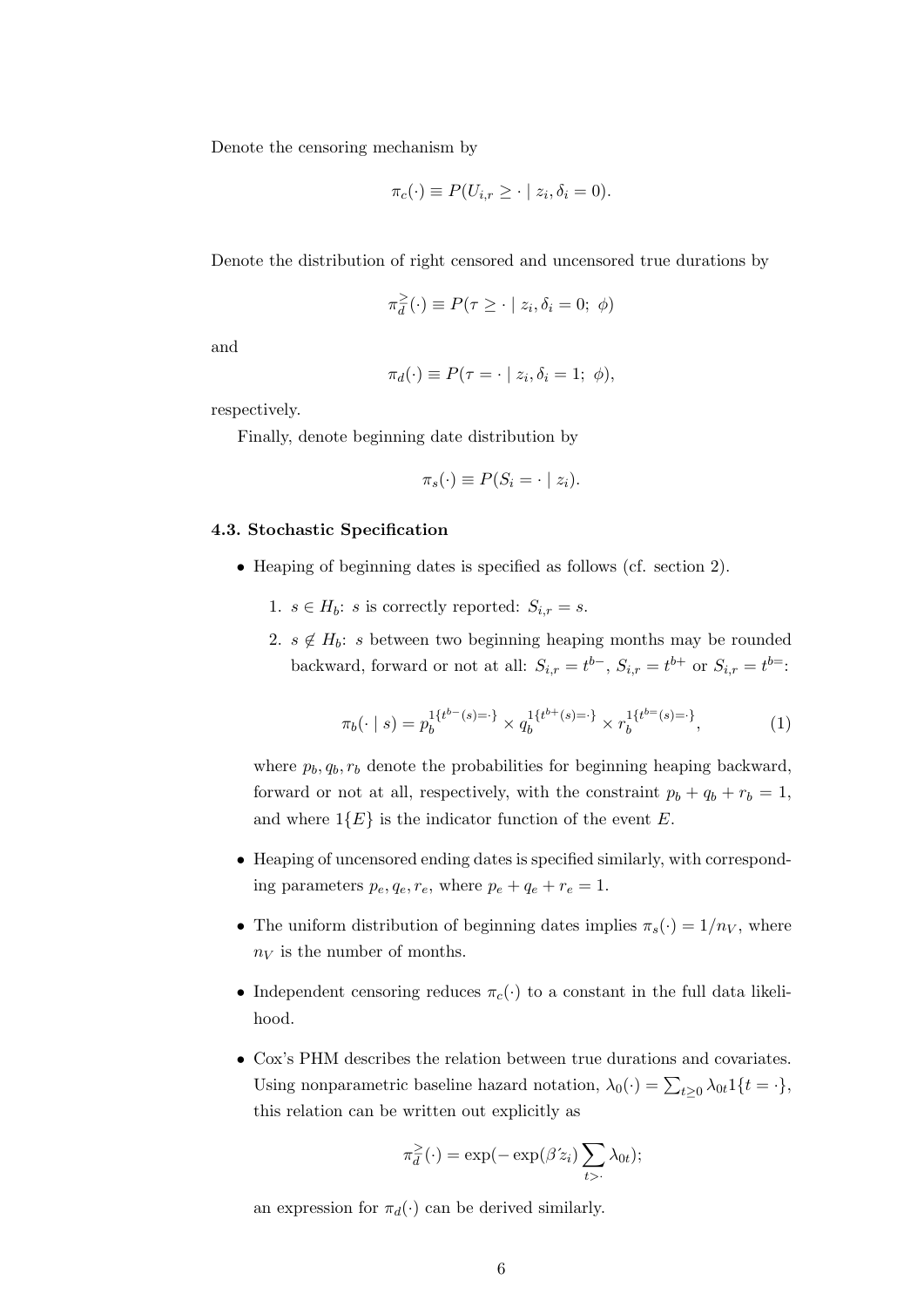• The data for the problem at hand are in discrete time, while our heaping model uses continuous time survival theory, see section 4.1. In continuous time survival theory the hazard rate follows directly from the integrated hazard, by differentiating the latter. However, for the discrete version this is not quite the same, see [10] for more on this topic. This discrepancy in the stochastic specification, see section 4.3, facilitates computation and is not expected to affect seriously the validity of our analysis.

#### 4.4. Likelihood

In order to apply EM later on, we need to write down the full data likelihood using all the random variables in the model, whether these are observed or not. Independence of the durations allows the 'full data' likelihood to be written as a product of individual likelihoods. If we accept the previously stated assumptions, then the contribution to the likelihood of an uncensored observation is

$$
P(s_i, s_{i,r}, \tau_i, u_i, u_{i,r} \mid z_i; \phi) = \pi_s(s_i) \times \pi_b(s_{i,r} \mid s_i) \times \pi_d(\tau_i) \times \pi_e(u_{i,r} \mid u_i)
$$

and that of a right censored observation is

$$
P(s_i, s_{i,r}, \tau_i, c_i, | z_i; \phi) = \pi_s(s_i) \times \pi_b(s_{i,r} | s_i) \times \pi_d^{\geq}(\tau_i) \times \pi_c(c_i).
$$

The full data log likelihood reduces to

$$
\sum_{i=1}^{n} \log \pi_b(s_{i,r} \mid s_i) + \sum_{i=1}^{n} (1 - \delta_i) \log \pi_d^{\geq}(\tau_i) +
$$

$$
\sum_{i=1}^{n} \delta_i \log \pi_e(u_{i,r} \mid u_i) + \sum_{i=1}^{n} \delta_i \log \pi_d(\tau_i), \tag{2}
$$

up to a constant, since  $\pi_s$  and  $\pi_c$  do not depend on  $\phi$ .

## 4.5. Estimation

The principle of EM is elementary. However, application of EM on (2) is elaborate and involves a lot of careful bookkeeping but is essentially routine. Some nice features of the practical implementation are worth mentioning.

• Consider the following interpretation, under the assumption of independent durations. Denote by  $J$  the space of all admissible realizations of a duration. Denote the contribution to the likelihood of realization  $j$  by  $f_i(\cdot)$ . Denote the event 'observation i has realization j' by  $A_i(i)$ . Now

$$
\sum_{j\in J} \sum_{i} 1\{A_j(i)\} f_j(\phi) \tag{3}
$$

denotes the full data log likelihood. Taking conditional expectations on (3), given the incomplete data F and given a parameter value  $\phi^{(0)}$  is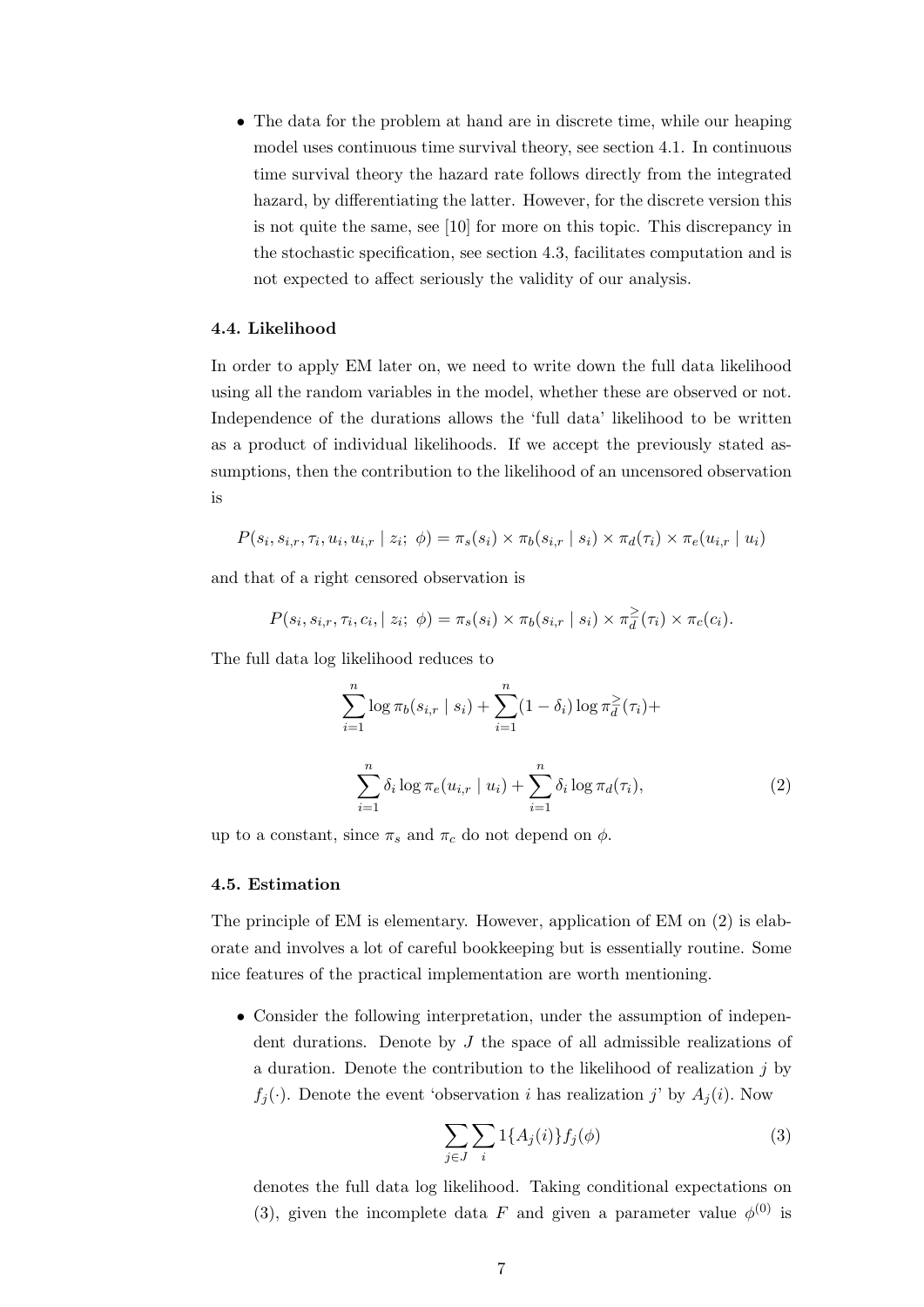equivalent to replacing the indicators in (3) by appropriate conditional probabilities. The resulting expression,

$$
\sum_j \sum_i P(A_j(i) | F, \phi^{(0)}) f_j(\phi),
$$

can be maximized over  $\phi$  for each M step. Some realizations may be taken together, thanks to the assumptions for the problem at hand. The effects of beginning heaping, ending heaping, censored and uncensored durations are isolated, see (2). Thanks to heaping specification (1), the heaping effect splits up into six simpler sums.

• Rewriting the full data log likelihood (2) in terms of nonparametric hazards, omitting those terms that do not vary with  $\lambda_0$  and maximizing with respect to  $\lambda_{0t}$  for given  $\beta$  leads to the so-called 'Breslow estimator'

$$
\hat{\lambda}_{0t} = \frac{A_t}{E_t(\beta)}\tag{4}
$$

as an estimator of the baseline hazard, with  $A_t \equiv \sum_{i=1}^n \delta_i a_{i,t}$  and  $E_t \equiv$  $\sum_{i=1}^{n} b_{i,t} \exp(\beta' z_i)$  where  $a_{i,t} \equiv 1\{t = \tau_i\}$  and  $b_{i,t} \equiv 1\{t \leq \tau_i\}.$ 

However, (4) can not be calculated, because  $\beta$  is unknown. As an estimator of  $\beta$  we use the well-known Cox PL estimator. Thanks to Johansen's result this yields the MLE.

For the EM algorithm we apply the analogue. Omitting from (2) those terms that do not vary with  $\lambda_0$  leads to (4), where  $a_{i,t} \equiv P(\tau_i = t \mid F_i; \phi)$ and  $b_{i,t} \equiv P(\tau_i \geq t \mid F_i; \phi)$ , where  $F_i$  represents the incomplete data on i.

Following the same procedure we obtain in each E step estimators of  $\beta$ and  $\lambda$ , which can be maximized in the following M step.

- In each E step, the beginning heaping parameters have to be estimated simultaneously, because of their interdependence. Ending heaping is similarly estimated, and by the censoring assumptions it is correct to ignore right censored ending dates for the estimation of the ending heaping parameters. Thanks to (1) we may use in each M step the classic trinomial MLE for estimating the proportion of the beginning date data that are heaped backward, forward and not at all.
- From (2) it is easy to see that the full data log likelihood of our heaping model has the so-called regular exponential form, see [4] for more on this topic. So we expect no problems on the choice of initial values for the parameter vector nor any problems in finding a global maximum using standard methods.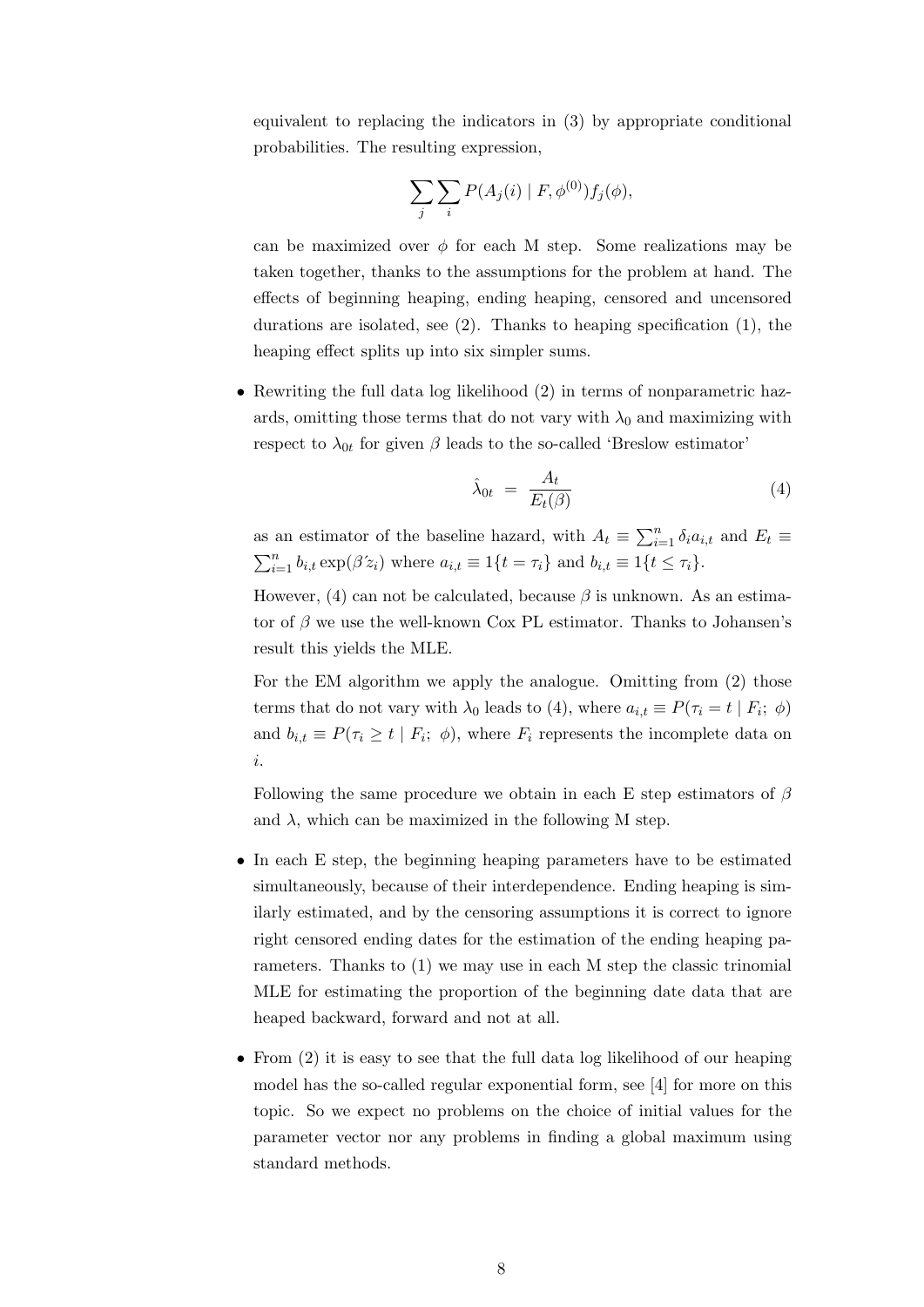#### 5. Results

The results of implementing our heaping model on the data can be read from table 1. The nine most important covariates from Gorter and Hoogteijling's report have been used for our heaping model. The first and third columns give the estimates of the Cox and heaping model, respectively. The variances of the standard model are obtained by standard methods and can be read from the second column. The fourth column is the result of a k-sample jackknife (where  $k = 28$ ). The standard errors from the heaping model are better approximations than those from the standard model. We have used jackknife since using the standard errors from the last EM step is incorrect. Comparing the results of our heaping model and the model without heaping leads to the following conclusions.

- Heaping exists. All heaping parameters are significantly different from zero.
- For both models, the factors having the most important influence on unemployment duration are the same, although the coefficients slightly differ.
- Respondents tend more to round backward than forward; this holds for beginning dates as well as for ending dates.

The nonparametric optimal baseline hazard for our heaping model is somewhat jumpy, however. The small amount of data might have caused these jumps.

Finally, a remark on computing time of the jackknife. On a 386 SX-20, computing took approximately 13 days, on a 486 DX-33, it took 4 days and on a parallel computer with 16 processors it took 13 minutes [15]. Clearly, parallel computing can be of great value for jackknife computations.

## 6. Remarks

We conclude with the following remarks.

- Right censored durations usually give less information than fully observed durations. If censoring is independent of heaping, then right censored durations may give more information about the ending date than fully observed durations whose ending dates are on a 'suspicious' month.
- The heaping model described in this paper is based on a separate modelling of beginning and ending date heaping. We believe it is indeed better (more realistic) to model beginning heaping and ending heaping separately, instead of modelling the heaping of durations, even when no information is available about the beginning dates and ending dates.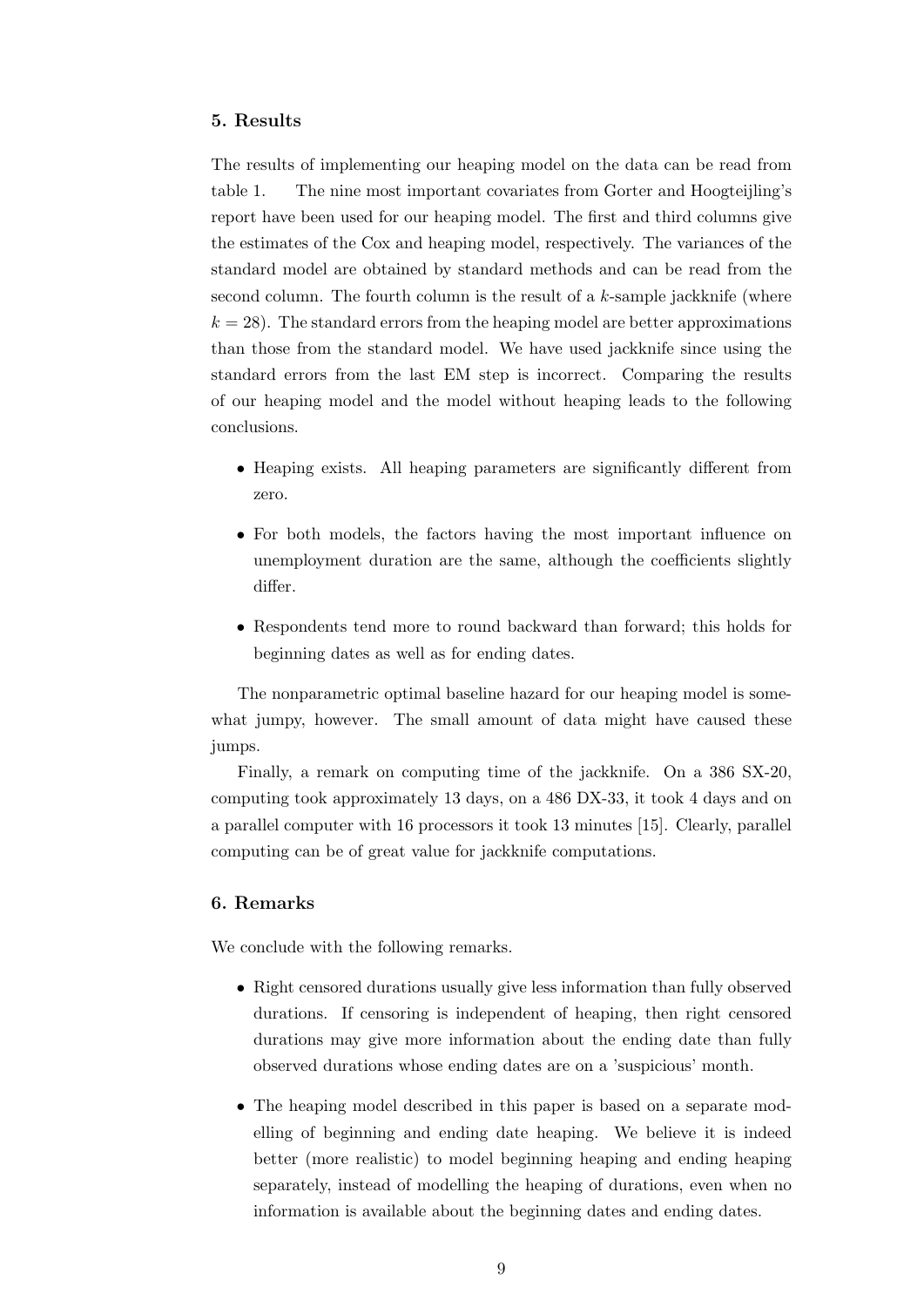| Table 1. Comparison of estimates |                |          |               |          |
|----------------------------------|----------------|----------|---------------|----------|
| SEP unemployment data            |                |          |               |          |
| 756 observations, 9 covariates   |                |          |               |          |
|                                  | Cox regression |          | Heaping model |          |
|                                  |                |          |               |          |
| variable                         | coefficient    | st.error | coefficient   | st.error |
| age                              | $-0.017$       | 0.005    | $-0.023$      | 0.030    |
| northeast                        | $-0.391$       | 0.093    | $-0.329$      | 0.146    |
| midvoc                           | 0.146          | 0.091    | 0.171         | 0.229    |
| foreign                          | $-0.272$       | 0.184    | $-0.274$      | 0.840    |
| bigtown                          | $-0.318$       | 0.110    | $-0.338$      | 0.214    |
| before                           | $-0.566$       | 0.096    | $-0.539$      | 0.215    |
| sex                              | 0.014          | 0.097    | 0.065         | 0.292    |
| earner                           | 0.024          | 0.113    | $-0.032$      | 0.368    |
| married                          | 0.016          | 0.125    | 0.156         | 0.389    |
|                                  |                |          |               |          |
| $p_b$                            |                |          | 0.209         | 0.018    |
| $q_b$                            |                |          | 0.095         | 0.012    |
| $r_b$                            |                |          | 0.696         | 0.025    |
|                                  |                |          |               |          |
| $p_e$                            |                |          | 0.166         | 0.018    |
| $q_e$                            |                |          | 0.132         | 0.017    |
| $r_e$                            |                |          | 0.702         | 0.025    |

Meaning of variables:

|                                                                    | age: age in years                                                              |  |
|--------------------------------------------------------------------|--------------------------------------------------------------------------------|--|
| northeast:1 if indvidual lives in the North or East of the country |                                                                                |  |
|                                                                    | midyoc: 1 if level of education is middle vocational level                     |  |
|                                                                    | foreign: 1 if individual has a foreign nationality                             |  |
|                                                                    | bigtown: 1 if individual lives in a large city (more than 100,000 inhabitants) |  |
|                                                                    | before: 1 if individual has been unemployed before                             |  |
| sex:                                                               | 1 if individual is male                                                        |  |
| earner:                                                            | 1 if individual is the main bread winner of his family                         |  |
|                                                                    | married: 1 if individual is married                                            |  |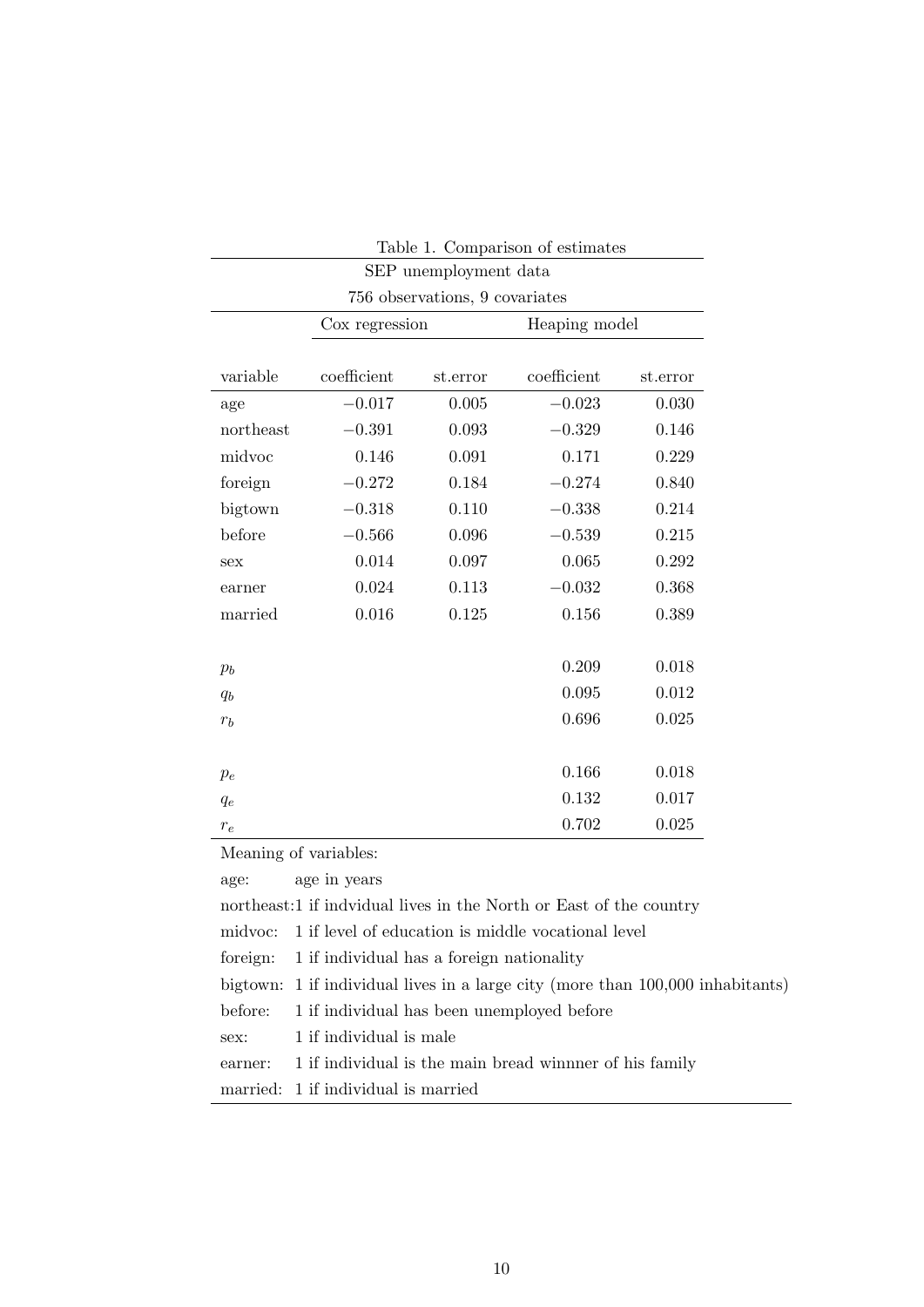• We emphasize that the assumptions in this paper are only intended to keep the implementation of the model transparent; extensions of the model and relaxation of the assumptions are straightforward, but left for future research.

It is our opinion that we have established a reasonable balance between the degree of complexity of the model and the degree of realism of the assumptions, at least for the problem at hand. We hope to have illustrated a reasonable heaping model and the use of profile likelihood.

# References

- [1] CBS, 1991. Socio-economic panel survey, contents, concept and organization, 1991, SDU/Publishers, the Hague.
- [2] Cox, D.R. and D.V. Hinkley, 1978. Problems and solutions in theoretical statistics (Chapman & Hall).
- [3] Cox, D.R., 1975. Partial likelihood. Biometrika 62 p. 269.
- [4] Dempster, A.P., N.M. Laird and D.B. Rubin, 1976. Maximum Likelihood from Incomplete Data via the EM algorithm. Journal of Royal Statistical Society B 19, pp.1-38.
- [5] Gorter D. and E. Hoogteijling, 1990a. Determinanten van werkloosheidsduur, 1985-1987. Internal report (Department of Statistical Methods, Statistics Netherlands, Voorburg).
- [6] Gorter D. and E. Hoogteijling, 1990b. Duur van het zoeken naar werk. Report (Department of Statistical Methods, Statistics Netherlands, Voorburg).
- [7] Heijtjan, D.F. and D.B. Rubin, 1991. Ignorability and coarse data. Annals of Statistics 19, pp.2244-53.
- [8] Heijtjan, D.F. and D.B. Rubin, 1990. Inference from coarse data via multiple imputation with application to age heaping. Journal of the American Statistics Association 85, pp.304-14.
- [9] Johansen, S., 1983. An extension of Cox's regression model. International Statistical Review, 51, pp. 165-174.
- [10] Kalbfleisch, J.G., and R.L. Prentice, 1980. The statistical analysis of failure time data, John Wiley, New York.
- [11] Louis, T.A., 1982. Finding the observed information matrix when using the EM algorithm. J. R. Statist. Soc. B 44, No. 2, pp.226-233.